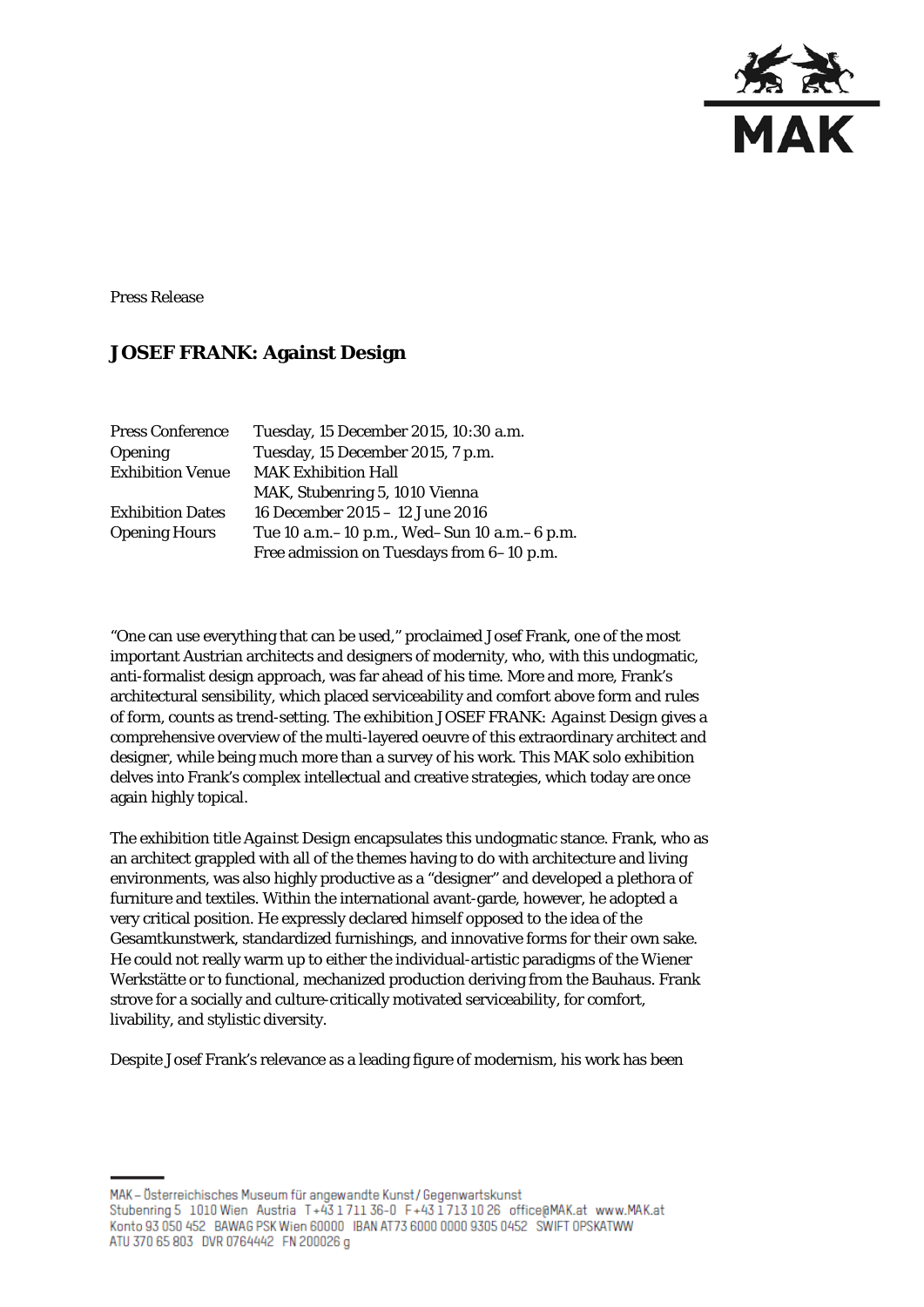

little known up to now. Born into a Jewish family in the town of Baden bei Wien in 1885, Frank studied architecture at the University of Technology in Vienna. Growing anti-Semitism prompted him to emigrate to Sweden in 1933, where he became a citizen in 1939. During his sojourn in Sweden, Frank was closely affiliated with the home furnishings company Svenskt Tenn as their chief designer. From 1942 to 1946 Frank lived in the USA, where he taught at the renowned New School of Social Research in New York. His hopes of establishing himself as an architect and eventually to become involved in city planning were disappointed, however. Not least with his designs for Svenskt Tenn, many of which are still produced today, did Frank, who died in 1967 in Stockholm, leave his imprint on post-war Swedish design.

Curated by architect Hermann Czech and by Sebastian Hackenschmidt, curator of the MAK Furniture and Woodwork Collection, the exhibition *JOSEF FRANK: Against Design* traces an arc encompassing Frank's architectural work, his interior and furniture designs, and his theoretical positions.

#### **The Architect Josef Frank**

As an architect, Frank was involved from early on with social housing and the construction of worker settlements. He clearly preferred the settlement concept to multi-story housing blocks. Nonetheless, his buildings span the range from singlefamily houses with gardens to villas all the way to public housing projects. Built between 1929 and 1931, the Villa Beer counts as one of the most significant Viennese buildings—along with Adolf Loos's Moller House—in the realm of private housing construction during the 1920s. In 1932, Frank supervised construction of the famed Wiener Werkbundsiedlung, a built contribution to the debate about emancipated living in modernity. Frank invited architects Hugo Häring, Josef Hoffmann, Adolf Loos, Richard Neutra, Ernst Plischke, Gerrit Rietveld, Margarete Schütte-Lihotzky, and Oskar Strnad, among others, to participate. The settlement in Vienna's 13th district occupied through today—arose from the premise of the highest economy of means, following the example of Stuttgart's 1927 Weißenhof settlement, but Frank's resolute choice solely of architects who had not been selected for the project in Stuttgart indicates his skepticism about doctrines and his belief in variety.

Frank's complex and critical stance as to the possibilities of architecture and building will be juxtaposed in this exhibition with comparable approaches of other architects, artists, and designers. This contextualization begins with Renaissance architect Leon Battista Alberti—the topic of Frank's dissertation—and continues with examples such as Adolf Loos, Josef Hoffmann, Hugh Baillie Scott, Mies van der Rohe, Hugo Häring, and Alison and Peter Smithson, Robert Venturi, Christopher Alexander, and Rem Koolhaas: thus, with what at first appear to be thoroughly contradictory positions.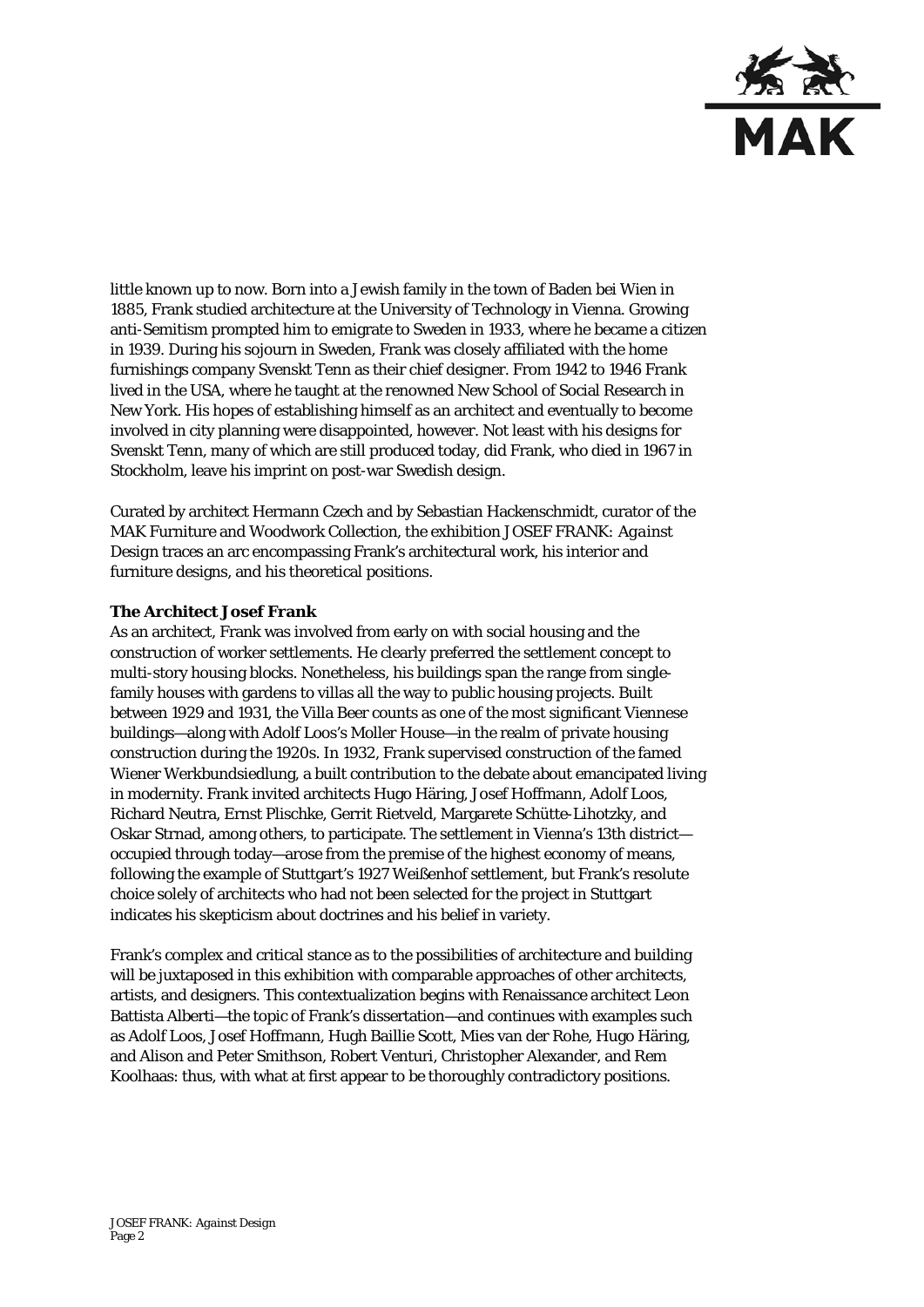

These comparisons are presented not so much as evidence of mutual influence, but much more as a way of classifying the significance of Frank's oeuvre in an international comparison.

### **Residential living à la Josef Frank**

About 70 of Josef Frank's interiors are known. As a designer of interior spaces, Frank represented a pragmatic design approach and advocated for normal—but by no means normative—architecture and design. He considered it self-evident that items already on hand be taken into account and intuitively developed for further use. He did not apprehend an apartment as an object of design, but as a living space that did not necessarily need to be representative or innovative. Especially nowadays, in light of the amplifying call for sustainability, do Josef Frank's uncontrived and unpretentious designs—aimed at an independent, liberated, emancipated social and middle-class lifestyle far removed from stylistic dogmas and modish conventions—appear to be more germane than ever.

On the occasion of this exhibition, the MAK has succeeded in acquiring nearly all of the inventory still remaining from Josef Frank's first interior, the Tedesko apartment finished in 1910 in Vienna. Compared with later works, this early project already demonstrates Frank's characteristic, undogmatic style, which exerted its influence on Viennese residential culture in the Interwar Period and also kept its relevance during Frank's time in Sweden.

#### **Against Design**

For Haus & Garten, the Vienna home furnishings enterprise he founded with Oskar Wlach in 1925, and later for Swedish home furnishings company Svenskt Tenn, Frank designed far more than 1,000 individual furniture pieces and about 200 fabric patterns, many of which have been in continuous production through today. Notwithstanding, what mattered to Frank was not merely launching new forms into the world, but the complex interplay of modern and historical approaches outside of the mainstream "design discourses," which tend to result in doctrines. As a theoretician, Frank demanded that kitsch, triviality, and everyday culture be permitted; this makes him a forerunner to architects like Robert Venturi or Rem Koolhaas, as well as a pragmatic antipode to the formalistic mindset of the International Style. In Frank's idea of a "comfort residence," vestiges of personal experience were essential, welcome components of the individual furnishing scheme.

As a designer and as an architect, Frank stood for culture-critically oriented, middleclass serviceability. In contrast to the dogmatic-educative tendencies of the Bauhaus and the German and Austrian Werkbund, Josef Frank did not intend to prime or herald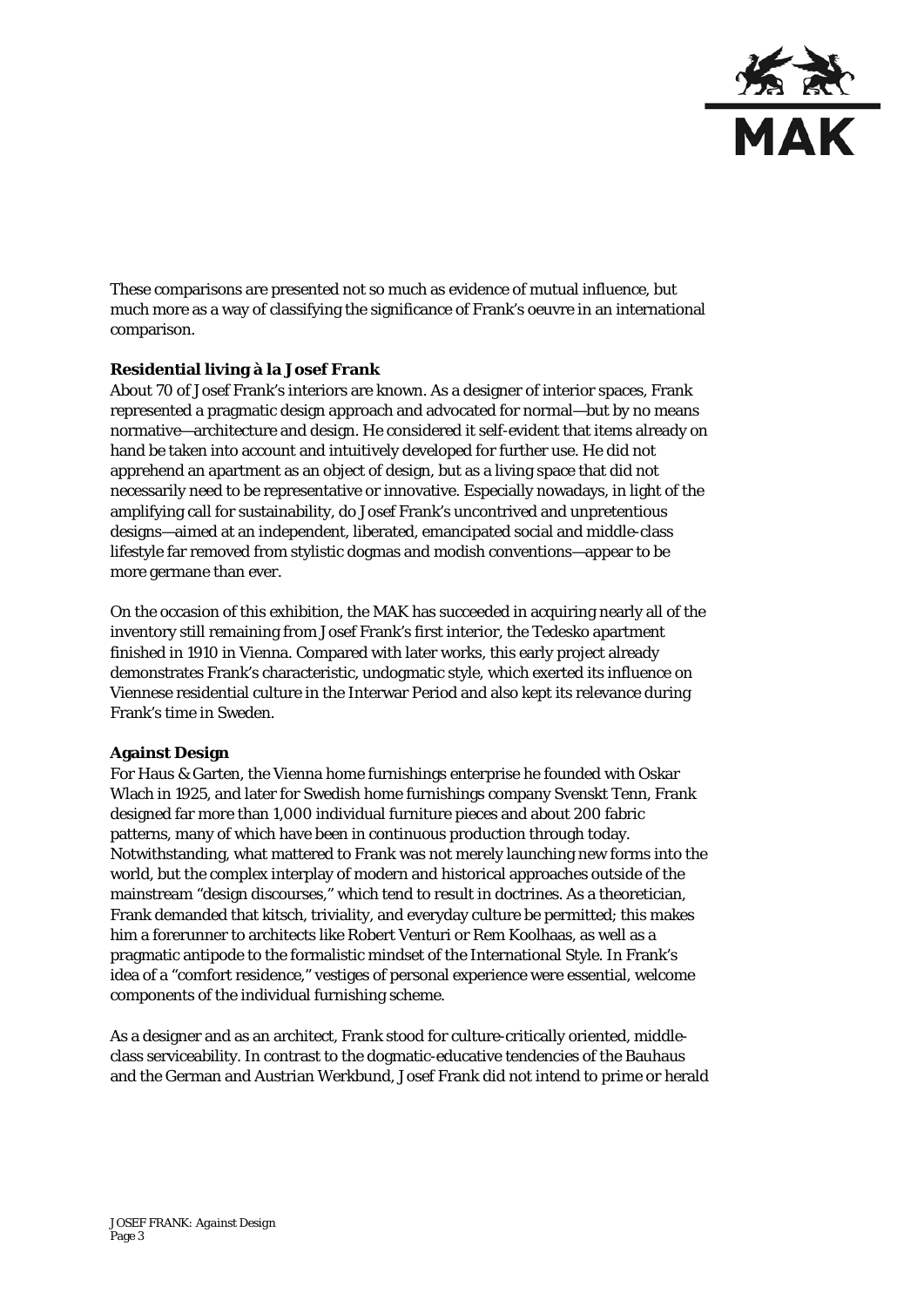

a future world. Frank coined the term "accidentism" and advocated for structuring living environments as though they arose by chance. As a pioneer of an enlightened postmodernism, he vehemently championed the normal and natural, the objective and spontaneous, as these represented an albeit unspectacular, yet thoroughly convincing design approach marked by the quality of chance.

Frank's work groupings—furniture, drawings, plans, and textiles—will be shown in *Against Design* for the most part as originals and supplemented by contemporary photographs and architectural models. The comparisons to other architects will be visualized mainly through reproductions. With respect to Frank's expansion on the Loosian Raumplan—*The House as Path and Place* is the title of one of Frank's written works—a gallery will be installed in the MAK Exhibition Hall to allow the exhibition to be viewed from above and experienced three-dimensionally.

*JOSEF FRANK: Against Design* is the second major confrontation with Josef Frank's critical work at the MAK, the first being the 1981 exhibition *Josef Frank. 1885*–*1967* curated by Johannes Spalt and Hermann Czech and organized by the erstwhile College of Applied Arts (today's University of Applied Arts Vienna).

The exhibition will be accompanied by a comprehensive publication.

Images for the exhibition may be downloaded at MAK.at/press.

#### PREMIUM SPONSORS:



For their generous support we would like to thank Richard Grubman and Caroline Mortimer Ephraim F. Gildor Foundation Kjell and Märta Beijer Foundation

We would like to thank Ingrid and Christian Reder along with their RD Foundation Vienna for their generous support for research on Frank, which benefitted the exhibition.